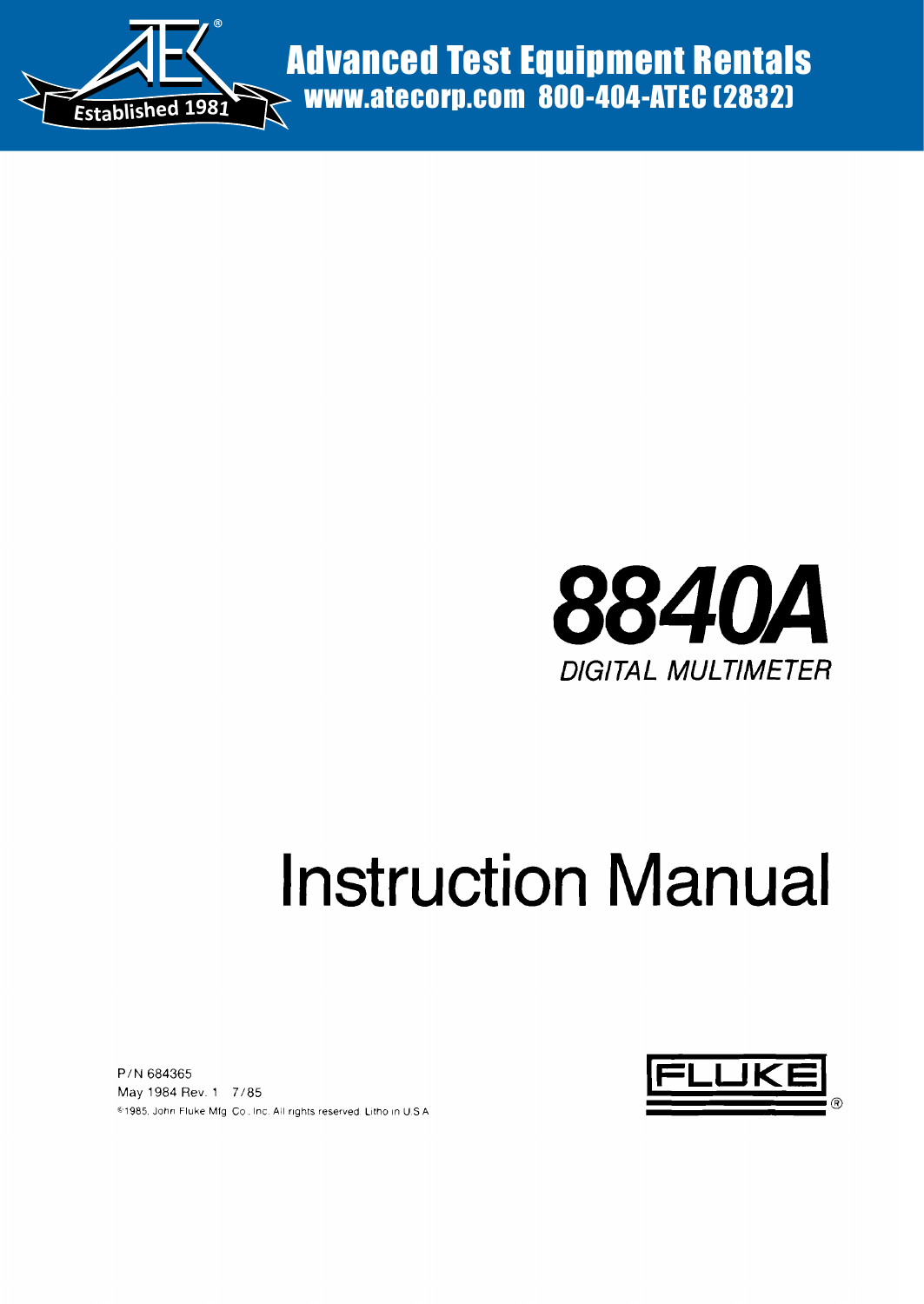#### Table 1-1. Specifications

# DC VOLTAGE

# Input Characteristics

|                  | <b>FULL SCALE</b>                    | <b>RESOLUTION</b> |                  | <b>INPUT</b>      |
|------------------|--------------------------------------|-------------------|------------------|-------------------|
| <b>RANGE</b>     | 5 <sup>1</sup> / <sub>2</sub> DIGITS | 5½ DIGITS         | 4½ DIGITS*       | <b>RESISTANCE</b> |
| $200 \text{ mV}$ | 199.999 mV                           | 1 $\mu$ V         | 10 µV            | ≥10.000 MΩ        |
| 2V               | 1.99999V                             | 10 $\mu$ V        | 100 $\mu$ V      | $≥$ 10,000 MΩ     |
| <b>20V</b>       | 19.9999V                             | 100 $\mu$ V       | 1 mV             | $≥$ 10,000 ΜΩ     |
| 200V             | 199.999V                             | $1 \text{ mV}$    | $10 \text{ mV}$  | 10 ΜΩ             |
| 1000V            | 1000.00V                             | $10 \text{ mV}$   | $100 \text{ mV}$ | 10 M $\Omega$     |

 $14\%$  digits at the fastest reading rate.

## **Accuracy**

NORMAL (S) READING RATE  $\dots\dots\dots\dots$   $\pm$ (% of Reading + Number of Counts).

| <b>RANGE</b>       | 24 HOUR $23\pm1^{\circ}$ C' | 90 DAY $23\pm5$ °C | 1 YEAR $23\pm5^{\circ}$ C |
|--------------------|-----------------------------|--------------------|---------------------------|
| $200 \text{ mV}^2$ | $0.003 + 3$                 | $0.007 + 4$        | $0.008 + 4$               |
| 2٧                 | $0.002 + 2$                 | $0.004 + 3$        | $0.005 + 3$               |
| 20V                | $0.002 + 2$                 | $0.005 + 3$        | $0.006 + 3$               |
| <b>200V</b>        | $0.002 + 2$                 | $0.005 + 3$        | $0.006 + 3$               |
| 1000V              | $0.003 + 2$                 | $0.005 + 3$        | $0.007 + 3$               |

<sup>1</sup> Relative to calibration standards.

2Using Offset controL

MEDIUM AND FAST RATES: . . . . . . . . . . . . In medium rate, add 2 counts to number of counts. In fast rate, use 2 counts for the number of counts.

# Operating Characteristics

| TEMPERATURE COEFFICIENT $\ldots \ldots \ldots \leq \pm (0.0006\% \text{ of Reading } + 0.3 \text{ Count})$ per °C from 0°C to 18°C |
|------------------------------------------------------------------------------------------------------------------------------------|
| and 28 $^{\circ}$ C to 50 $^{\circ}$ C.                                                                                            |
|                                                                                                                                    |
|                                                                                                                                    |

| <b>RATE</b> | READINGS/<br>SECOND <sup>1</sup> | <b>FILTER</b>       | NMRR <sup>2</sup> | PEAK NM<br>SIGNAL              | CMRR <sup>3</sup> |
|-------------|----------------------------------|---------------------|-------------------|--------------------------------|-------------------|
| S           | 2.5                              | Analog &<br>Digital | $>98$ dB          | 20V or<br>$2x$ FS <sup>4</sup> | $>140$ dB         |
| м           | 20                               | Digital             | $>45$ dB          | $1x$ FS                        | $>100$ dB         |
|             | 100                              | None                |                   | $1x$ FS                        | $>60$ dB          |

<sup>1</sup> Reading rate with internal trigger and 60 Hz power line frequency. See "Reading Rates" for more detaiL <sup>2</sup> Normal Mode Rejection Ratio, at 50 or 60 Hz  $\pm$ 0.1%. The NMRR for 400 Hz  $\pm$ 0.1% is 85 dB in S rate and 35 dB in M rate.

<sup>3</sup> Common Mode Rejection Ratio at 50 or 60 Hz ±0.1%, with 1 kΩ in series with either lead. The CMRR is >140 dB at de for all reading rates.

• 20 volts or 2 times Full Scale whichever is greater, not to exceed 1000V.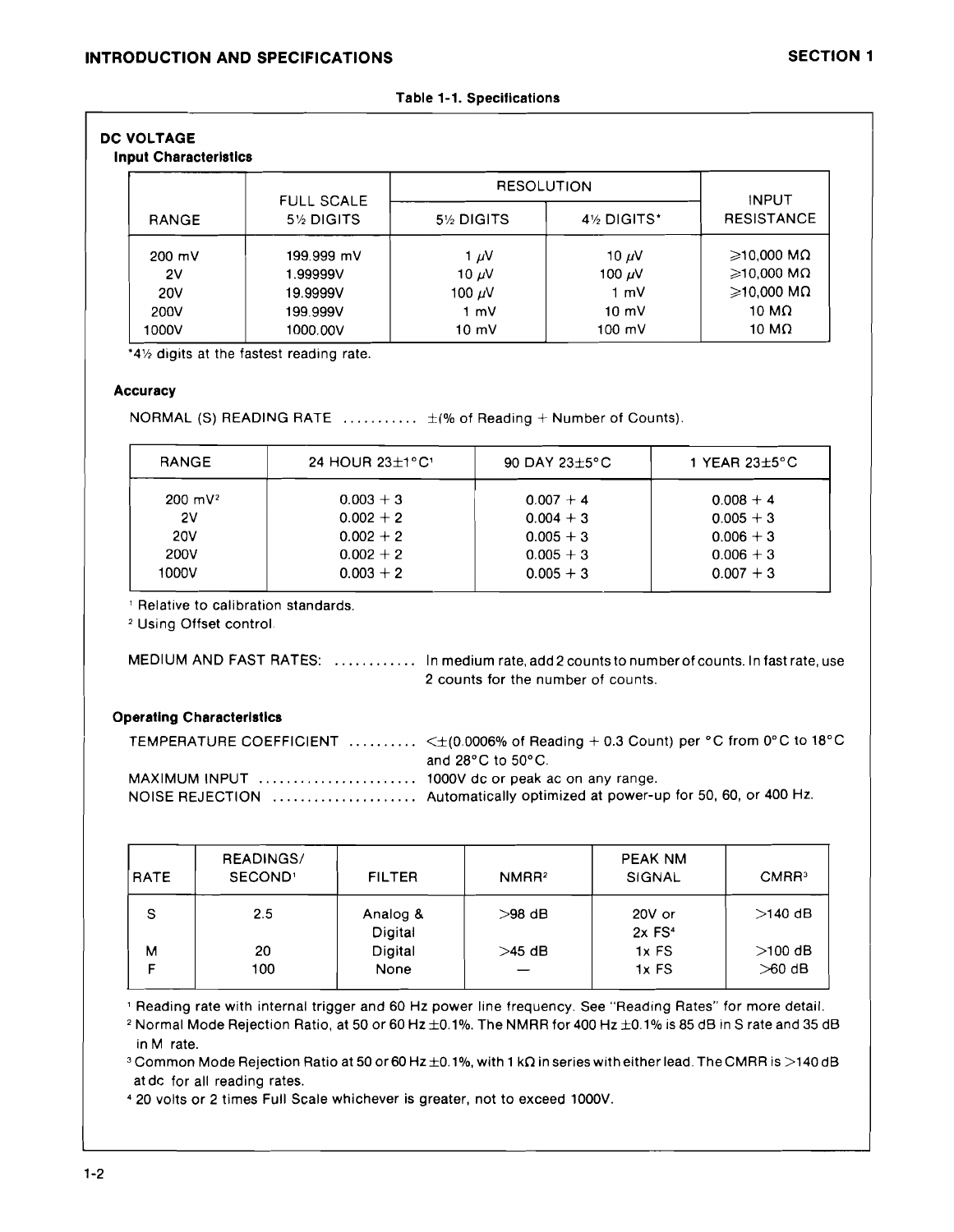|  |  | Table 1-1. Specifications (cont) |  |
|--|--|----------------------------------|--|
|--|--|----------------------------------|--|

| TRUE RMS AC VOLTAGE (OPTION -09) |  |
|----------------------------------|--|
| <b>Input Characteristics</b>     |  |

|                  | <b>FULL SCALE</b> | <b>RESOLUTION</b> |                  | <b>INPUT</b>     |
|------------------|-------------------|-------------------|------------------|------------------|
| <b>RANGE</b>     | 5½ DIGITS         | 5½ DIGITS         | 4½ DIGITS*       | <b>IMPEDANCE</b> |
| $200 \text{ mV}$ | 199.999 mV        | 1 μV              | 10 $\mu$ V       | 1 MΩ             |
| 2V               | 1.99999V          | 10 $\mu$ V        | 100 $\mu$ V      | shunted          |
| <b>20V</b>       | 19.9999V          | 100 $\mu$ V       | 1 mV             | by               |
| 200V             | 199.999V          | 1 mV              | $10 \text{ mV}$  | $<$ 100 pF       |
| 700V             | 700.00V           | $10 \text{ mV}$   | $100 \text{ mV}$ |                  |

\*41/2 digits at the fastest reading rate.

#### **Accuracy**

NORMAL (S) READING RATE  $\ldots \ldots \ldots \pm (%$  of Reading + Number of Counts). For sinewave inputs  $\geqslant$  10,000 counts<sup>1</sup>.

| <b>FREQUENCY (Hz)</b> | 24 HOURS <sup>2</sup> $23\pm1$ °C | 90 DAY 23 $\pm$ 5°C          | 1 YEAR $23\pm5$ °C          |
|-----------------------|-----------------------------------|------------------------------|-----------------------------|
| $20 - 45$             | $1.2 + 100$                       | $1.2 + 100$                  | $1.2 + 100$                 |
| 45-100<br>100-20k     | $0.3 + 100$<br>$0.07 + 100$       | $0.35 + 100$<br>$0.14 + 100$ | $0.4 + 100$<br>$0.16 + 100$ |
| 20k-50k               | $0.15 + 120$                      | $0.19 + 150$                 | $0.21 + 200$                |
| 50k-100k              | $0.4 + 300$                       | $0.5 + 300$                  | $0.5 + 400$                 |

<sup>1</sup> For sine'.'1ave inputs between 1,000 and 10,000 counts, add to Numberof Counts 100 counts for frequencies 20Hzto 20 kHz, 200 counts for 20 kHz to 50 kHz, and 500 counts for 50 kHz to 100 kHz,

<sup>2</sup> Relative to calibration standards.

| MEDIUM AND FAST READING RATES  In medium rate, add 50 counts to number of counts. In fast rate<br>the specifications apply for sinewave inputs $\geq 1000$ counts and<br>$>100$ Hz. |
|-------------------------------------------------------------------------------------------------------------------------------------------------------------------------------------|
| NONSINUSOIDAL INPUTS  For nonsinusoidal inputs ≥10,000 counts with frequency<br>components $\leq 100$ kHz, add the following % of reading to the<br>accuracy specifications.        |

| <b>FUNDAMENTAL</b>                     |                | <b>CREST FACTOR</b> |            |
|----------------------------------------|----------------|---------------------|------------|
| <b>FREQUENCY</b>                       | $1.0$ TO $1.5$ | 1.5 TO 2.0          | 2.0 TO 3.0 |
| 45 Hz to 20 kHz                        | 0.05           | 0.15                | 0.3        |
| 20 Hz to 45 Hz and<br>20 kHz to 50 kHz | 0.2            | 0.7                 | 1.5        |

#### Operating Characteristics

|  | less) for any range. |
|--|----------------------|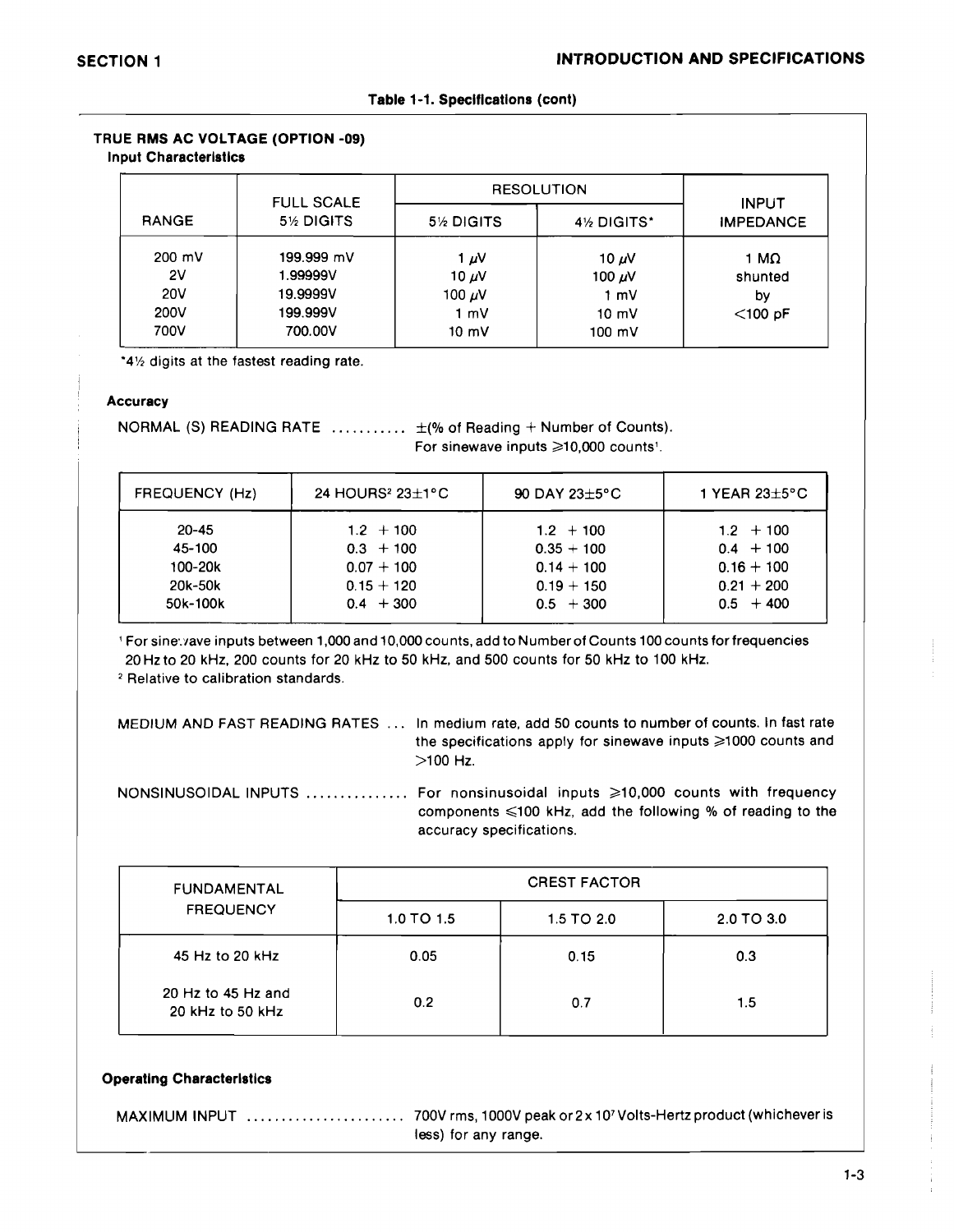TEMPERATURE COEFFICIENT  $\dots\dots\dots\dots$   $\pm$ (% of Reading + Number of Counts) per °C, 0°C to 18°C and 28°C to 50°C.

|                                             |                             | <b>FREQUENCY IN HERTZ</b>   |                              |
|---------------------------------------------|-----------------------------|-----------------------------|------------------------------|
| FOR INPUTS                                  | $20 - 20k$                  | 20k-50k                     | 50k-100k                     |
| $\geq 10,000$ counts<br>$\geq 1,000$ counts | $0.019 + 9$<br>$0.019 + 12$ | $0.021 + 9$<br>$0.021 + 15$ | $0.027 + 10$<br>$0.027 + 21$ |

COMMON MODE REJECTION  $\ldots$ ... $\geq 60$  dB at 50 or 60 Hz with 1 kQ in either lead.

#### **CURRENT**

**Input Characteristics**

|              | <b>FULL SCALE</b> |           | <b>RESOLUTION</b> |
|--------------|-------------------|-----------|-------------------|
| <b>RANGE</b> | 5½ DIGITS         | 5½ DIGITS | 4½ DIGITS*        |
| 2000 mA      | 1999.99 mA        | 10 µA     | 100 µA            |

\*4% digits at the fastest reading rate.

#### **DC Accuracy**

NORMAL (S) READING RATE  $\dots \dots \dots$   $\pm$  (% of Reading + Number of Counts).

|     | $90$ DAYS 23 $\pm$ 5°C |            |
|-----|------------------------|------------|
| ≤1A | $0.04 + 4$             | $0.05 + 4$ |
| >1A | $+4$                   | $0.1 + 4$  |

MEDIUM AND FAST READING RATES ... In medium reading rate, add 2 counts to number of counts. In fast reading rate, use 2 counts for number of counts.

#### **AC Accuracy (Option -09)**

NORMAL (S) READING RATE  $\ldots \ldots \ldots \pm$  (% of Reading + Number of Counts). 1 Year,  $23\pm5^{\circ}$ C, for sinewave inputs  $\geq 10,000$  counts.

| <b>FREQUENCY IN HERTZ</b>           |             |             |  |  |
|-------------------------------------|-------------|-------------|--|--|
| 45-100<br>$100 - 5k^*$<br>$20 - 45$ |             |             |  |  |
| $2.0 + 200$                         | $0.5 + 200$ | $0.4 + 200$ |  |  |

\*Typically 20 kHz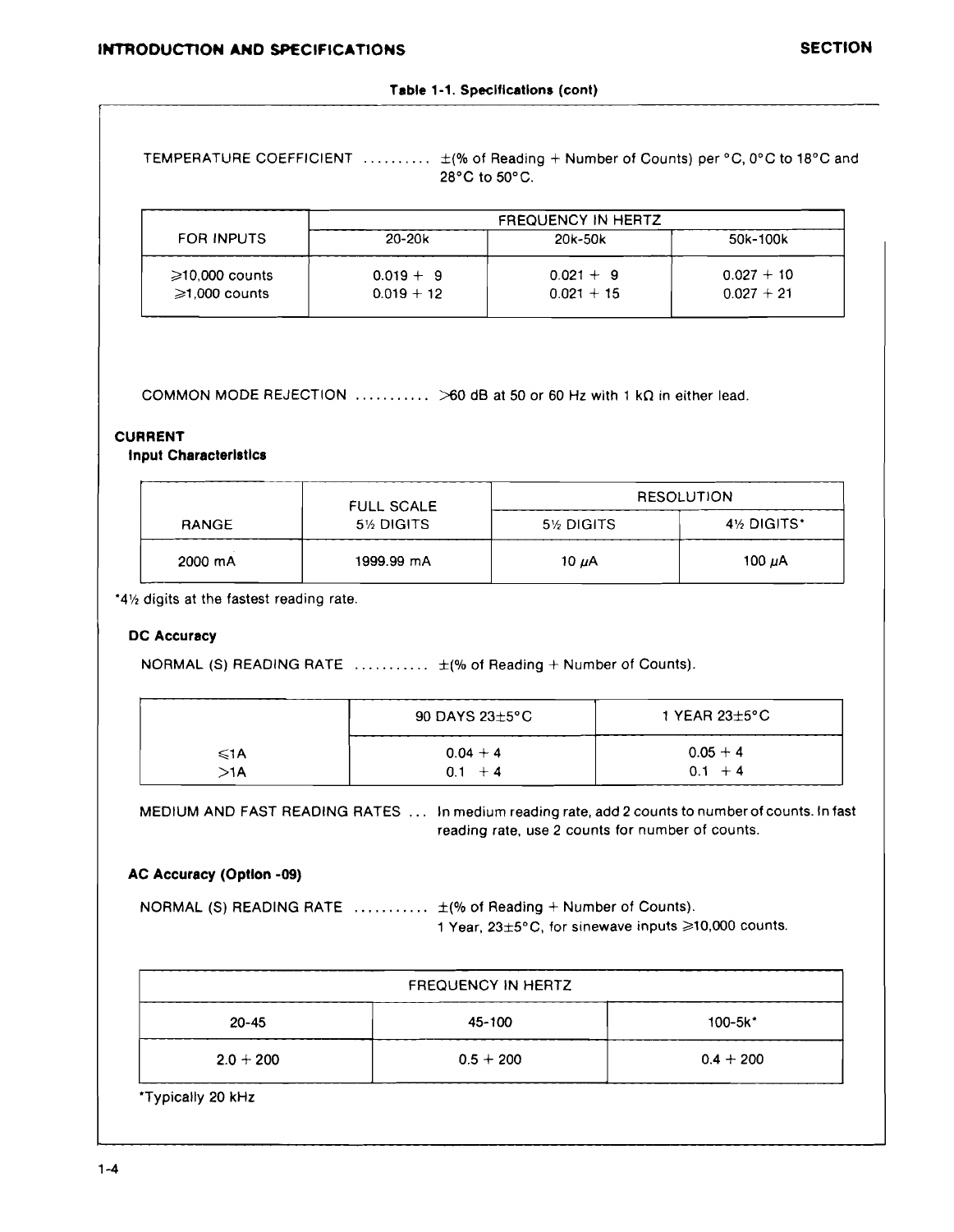#### **Table** 1-1. **Specifications (cont)**

MEDIUM AND FAST READING RATES ... In medium rate, add 50 counts to number of counts. In fast reading rate, for sinewave inputs  $\geq 1000$  counts and frequencies >100 Hz, the accuracy is  $\pm$  (0.2% of reading + 30 counts).

NONSINUSOIDAL INPUTS ............... For nonsinusoidal inputs >10,000 counts with frequency components  $\leq 100$  kHz, add the following % of reading to the accuracy specifications.

| <b>FUNDAMENTAL</b> |                | <b>CREST FACTOR</b> |            |  |  |
|--------------------|----------------|---------------------|------------|--|--|
| <b>FREQUENCY</b>   | $1.0$ TO $1.5$ | 1.5 TO 2.0          | 2.0 TO 3.0 |  |  |
| 45 Hz to 5 $kHz$   | 0.05           | 0.15                | 0.3        |  |  |
| 20 Hz to 45 Hz     | 0.2            | 0.7                 | 1.5        |  |  |

#### **Operating Characteristics**

|                                                        | TEMPERATURE COEFFICIENT  Less than 0.1 x accuracy specification per °C from 0°C to 18°C |
|--------------------------------------------------------|-----------------------------------------------------------------------------------------|
|                                                        | and $28^{\circ}$ C to $50^{\circ}$ C.                                                   |
|                                                        |                                                                                         |
|                                                        | panel, and internal 3A, 600V fuse.                                                      |
| BURDEN VOLTAGE  1V dc or rms ac typical at full scale. |                                                                                         |

#### **RESISTANCE**

**Input Character/stlcs**

| <b>RANGE</b>    | <b>FULL SCALE</b> |           | <b>RESOLUTION</b>                     | <b>CURRENT</b>         |
|-----------------|-------------------|-----------|---------------------------------------|------------------------|
|                 | 5% DIGITS         | 5% DIGITS | 4 <sup>1</sup> / <sub>2</sub> DIGITS* | <b>THROUGH UNKNOWN</b> |
| $200\Omega$     | 199.999Ω          | 1 mΩ      | 10 mΩ                                 | 1 mA                   |
| 2 k $\Omega$    | 1.99999 kΩ        | 10 mΩ     | 100 mΩ.                               | 1 mA                   |
| 20 k $\Omega$   | 19.9999 kΩ        | 100 mΩ    | 1Ω                                    | ,100 μA                |
| 200 k $\Omega$  | 199.999 kΩ        | 1Ω        | 10 $\Omega$                           | 10 $\mu$ A             |
| 2000 k $\Omega$ | 1999.99 kΩ        | 10Ω       | 100Ω                                  | $5 \mu A$              |
| 20 ΜΩ           | 19.9999 MΩ        | 100Ω      | 1 κΩ                                  | $0.5 \mu A$            |

"4% digits at the fastest reading rate.

#### **Accuracy**

NORMAL (S) READING RATE  $\ldots \ldots \ldots \pm$  (% of Reading + Number of Counts)<sup>1</sup>

| <b>RANGE</b>   | 24 HOUR $23+1^{\circ}C^2$ | 90 DAY $23\pm5$ °C | 1 YEAR $23\pm5$ °C |
|----------------|---------------------------|--------------------|--------------------|
| 200 $\Omega$   | $0.004 + 3$               | $0.011 + 4$        | $0.014 + 4$        |
| $2 k\Omega$    | $0.0028 + 2$              | $0.01 + 3$         | $0.013 + 3$        |
| 20 k $\Omega$  | $0.0028 + 2$              | $0.01 + 3$         | $0.013 + 3$        |
| 200 k $\Omega$ | $0.0028 + 2$              | $0.01 + 3$         | $0.013 + 3$        |
| 2000 kΩ        | $0.023 + 3$               | $0.027 + 3$        | $0.028 + 3$        |
| 20 M $\Omega$  | $0.023 + 3$               | $0.043 + 4$        | $0.044 + 4$        |

<sup>1</sup> Using Offset control.

<sup>2</sup> Relative to calibration standards.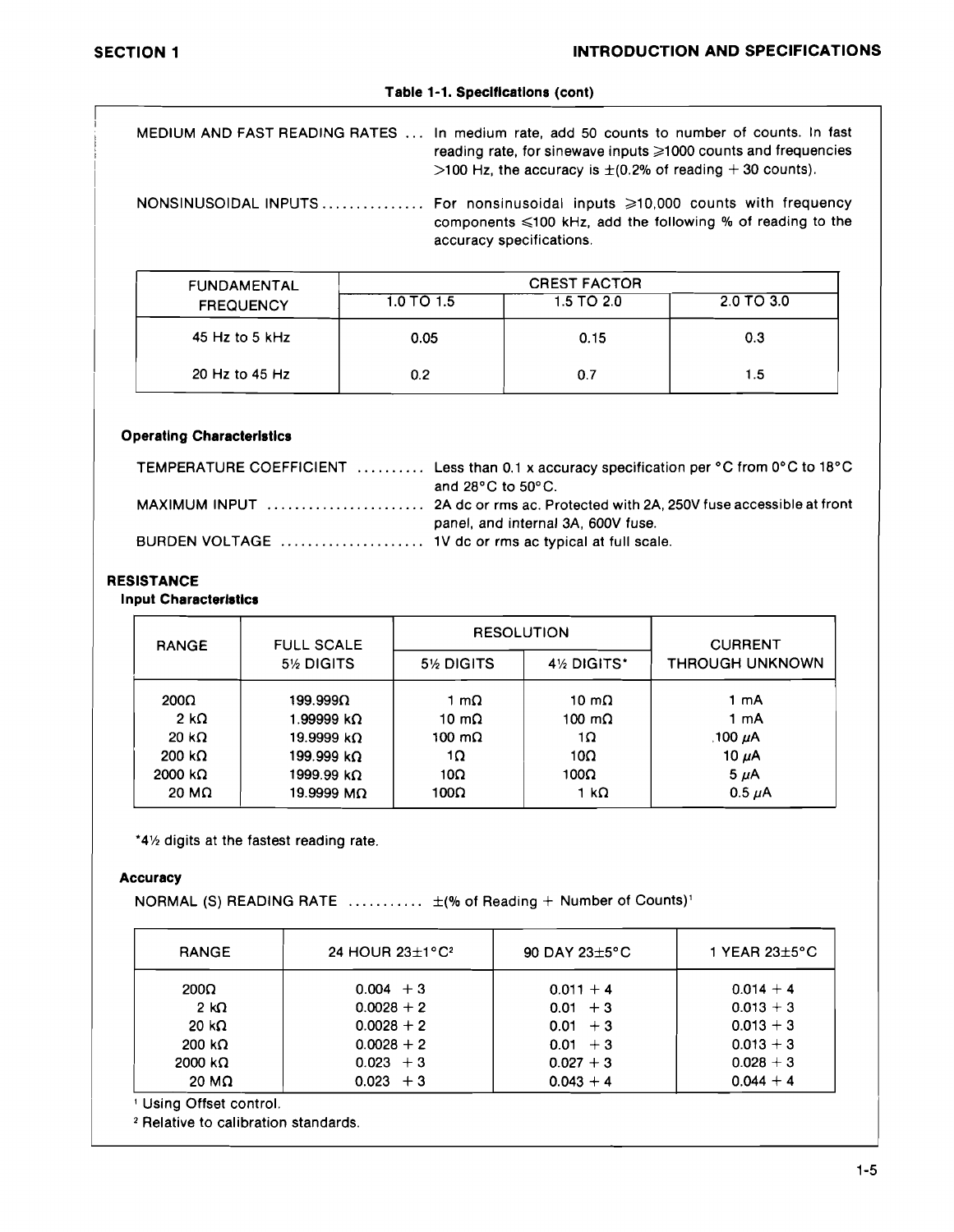#### **Table** 1·1. **Specifications (cont)**

| <b>Accuracy, cont</b>                        |                                                                                                                                                                                                                                                                                                                                           |
|----------------------------------------------|-------------------------------------------------------------------------------------------------------------------------------------------------------------------------------------------------------------------------------------------------------------------------------------------------------------------------------------------|
|                                              | MEDIUM AND FAST READING RATES  In medium rate, add 2 counts to the number of counts for the 200 $\Omega$<br>through 200 k $\Omega$ ranges and 3 counts for the 2000 k $\Omega$ and 20 M $\Omega$<br>ranges. In fast reading rate, use 3 counts for the number of counts<br>for the 200 $\Omega$ range, and 2 counts for all other ranges. |
| <b>Operating Characteristics</b>             |                                                                                                                                                                                                                                                                                                                                           |
|                                              | <b>TEMPERATURE COEFFICIENT</b> Less than 0.1 x accuracy specification per °C from 0°C to 18°C<br>and $28^{\circ}$ C to $50^{\circ}$ C.                                                                                                                                                                                                    |
| MEASUREMENT CONFIGURATION  2-wire or 4-wire. |                                                                                                                                                                                                                                                                                                                                           |
|                                              | OPEN CIRCUIT VOLTAGE  Less than 6.5V on the 200Ω through 200 kΩ ranges. Less than 13V<br>on the 2000 k $\Omega$ and 20 M $\Omega$ ranges.                                                                                                                                                                                                 |
| INPUT PROTECTION  To 300V rms.               |                                                                                                                                                                                                                                                                                                                                           |

# **READING RATES**

READING RATES WITH INTERNAL TRIGGER .............. (readings per second).

|      | POWER LINE FREQUENCY* |           |             |
|------|-----------------------|-----------|-------------|
| RATE | 50 HZ                 | 60 HZ     | 400 HZ      |
| S    | 2.08                  | 2.5       | 2.38        |
| М    | 16.7<br>100           | 20<br>100 | 19.0<br>100 |

·Sensed automatically at power-up.

# **AUTOMATIC SETTLING TIME DELAY**

Time in milliseconds from single trigger to start of *AID* conversion, Autorange off.

| <b>FUNCTION</b> |                   | <b>READING RATE</b> |     |     | NUMBER OF COUNTS         |
|-----------------|-------------------|---------------------|-----|-----|--------------------------|
|                 | <b>RANGE</b>      | S                   | м   | F   | <b>FROM FINAL VALUE'</b> |
| VDC.            | $200 \text{ mV}$  | 342                 | 61  | 9   | 5                        |
|                 | 2V-1000V          | 342                 | 17  | 9   | 5                        |
| <b>VAC</b>      | All               | 551                 | 551 | 551 | 30 (Note 2)              |
| mA DC           | 2000 mA           | 342                 | 17  | 9   | 5                        |
| mA AC           | 2000 mA           | 551                 | 551 | 551 | 30 (Note 2)              |
| Ohms            | $200\Omega$       | 394                 | 105 | 17  | 5                        |
|                 | $2 \kappa \Omega$ | 322                 | 17  | 13  | 5                        |
|                 | 20 k $\Omega$     | 342                 | 17  | 13  | 5                        |
|                 | 200 k $\Omega$    | 141                 | 121 | 21  | 5                        |
|                 | 2000 $k\Omega$    | 141                 | 101 | 81  | 10                       |
|                 | 20 M $\Omega$     | 1020                | 964 | 723 | 30                       |

1. Difference between first reading and final value for an in-range step change coincident with trigger.

2. For slow reading rate. 50 counts for medium rate; 10 counts for fast rate.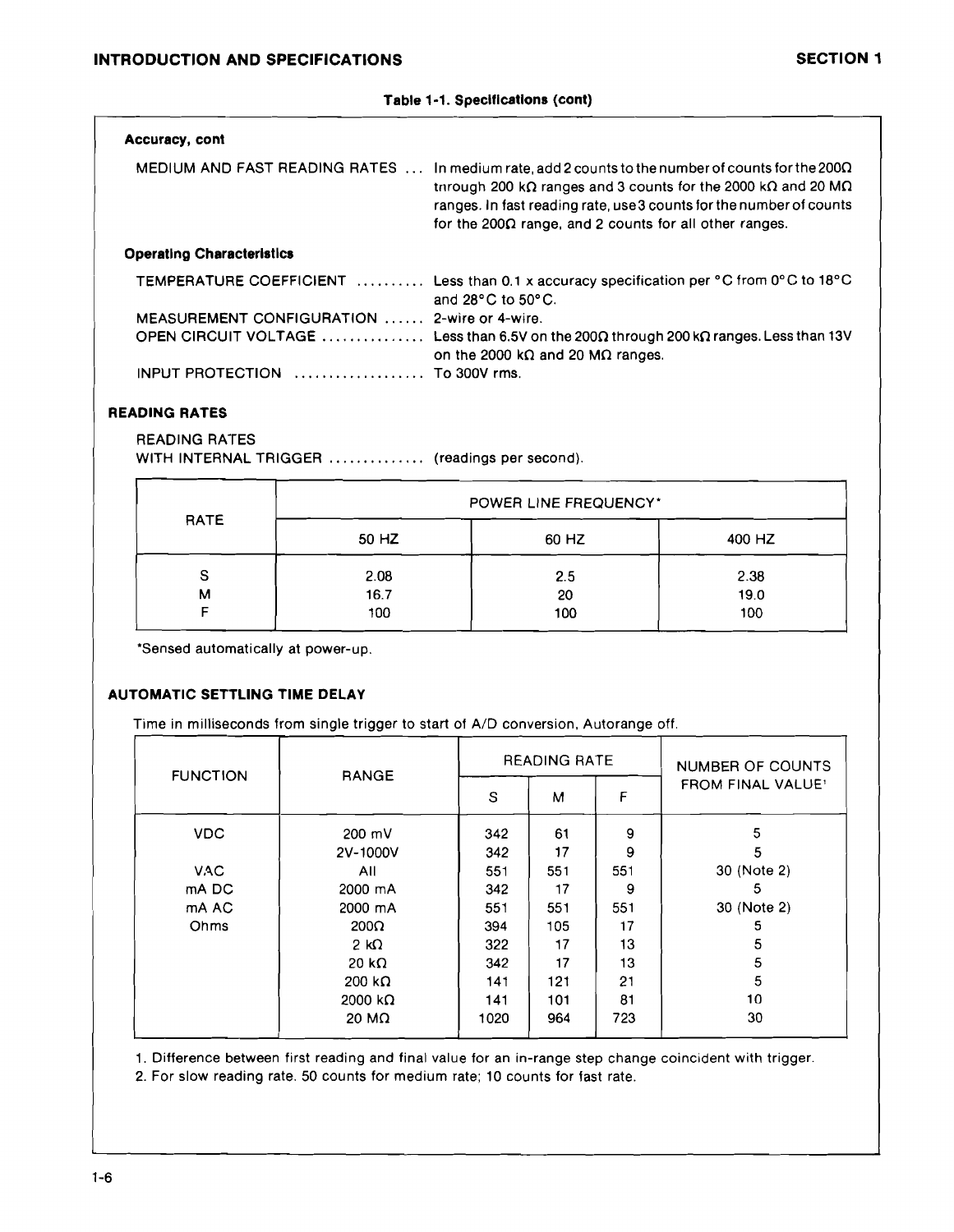#### **Table** 1-1. Specifications (cont)

#### **EXTERNAL TRIGGER TIMING CHARACTERISTICS**

The following diagram shows the nominal timing for the various processes which take place between an external trigger and data sent out on the IEEE-488 interface. Delays will vary if a second trigger comes before the data handshake is complete.

| <b>REAR BNC TRIGGER</b>      |  | -AUTOMATIC SETTLING TIME DELAY' |
|------------------------------|--|---------------------------------|
| A/D CONVERSION <sup>2</sup>  |  |                                 |
| SAMPLE COMPLETE <sup>3</sup> |  |                                 |
| DATA HANDSHAKE <sup>+</sup>  |  | 11 $ms$                         |
|                              |  | $12 \text{ ms}$                 |

- NOTES: 1. Time from single trigger to start of A/D conversion. (See "Automatic Settling Time Delay" on previous page.) If the delay is disabled by using the T3 or T4 command, then the delay is 1 ms  $\pm 150$  $\mu$ s. When the 8840A is triggered with an IEEE-488 command (GET or?), the automatic settling time delay begins after the trigger command has been processed and recognized.
	- 2. A/D conversion time is dependent on the reading rate and power-line frequency:

| RATE | A/D CONVERSION TIME (ms) |       |                      |
|------|--------------------------|-------|----------------------|
|      | 50 Hz                    | 60 Hz | 400 Hz               |
| S    | 472                      | 395   | 414                  |
| м    | 52                       | 45    | $\blacktriangleleft$ |

- 3. Sample Complete is a 2.5  $\mu$ s pulse which indicates that the analog input may be changed for the next reading.
- 4. When talking to a fast controller.

#### I **GENERAL**

|                                                                                                | COMMON MODE VOLTAGE  1000V dc or peak ac, or 700V rms ac from any input to earth.           |
|------------------------------------------------------------------------------------------------|---------------------------------------------------------------------------------------------|
| <b>TEMPERATURE RANGE</b> 0 to 50°C operating, -40 to 70°C storage.                             |                                                                                             |
| HUMIDITY RANGE $\ldots \ldots \ldots \ldots \ldots \ldots$ 80% RH from 0 to 35°C, 70% to 50°C. |                                                                                             |
|                                                                                                |                                                                                             |
|                                                                                                |                                                                                             |
|                                                                                                | selectable at rear panel, 50, 60, or 400 Hz, automatically sensed at                        |
|                                                                                                | power-up. 20 VA maximum.                                                                    |
| VIBRATION                                                                                      | Meets requirements of MIL-T-28800C for Type III, Class 3, Style E                           |
|                                                                                                | equipment.                                                                                  |
| PROTECTION  ANSI C39.5 and IEC 348, Class I.                                                   |                                                                                             |
|                                                                                                |                                                                                             |
|                                                                                                | 14.4 in deep).                                                                              |
|                                                                                                | WEIGHT  Net, 3.4 kg (7.5 lb); shipping, 5.0 kg (11 lb).                                     |
|                                                                                                |                                                                                             |
|                                                                                                | Quick Reference Guide, (Option -05 only), and instrument<br>performance record.             |
|                                                                                                | IEEE-488 INTERFACE FUNCTION  Option allows complete control and data output capability, and |
|                                                                                                | supports the following interface function subsets: SH1, AH1, T5,                            |
|                                                                                                | L4, SR1, RL1, DC1, DT1, E1, PP0, and C0.                                                    |
|                                                                                                |                                                                                             |